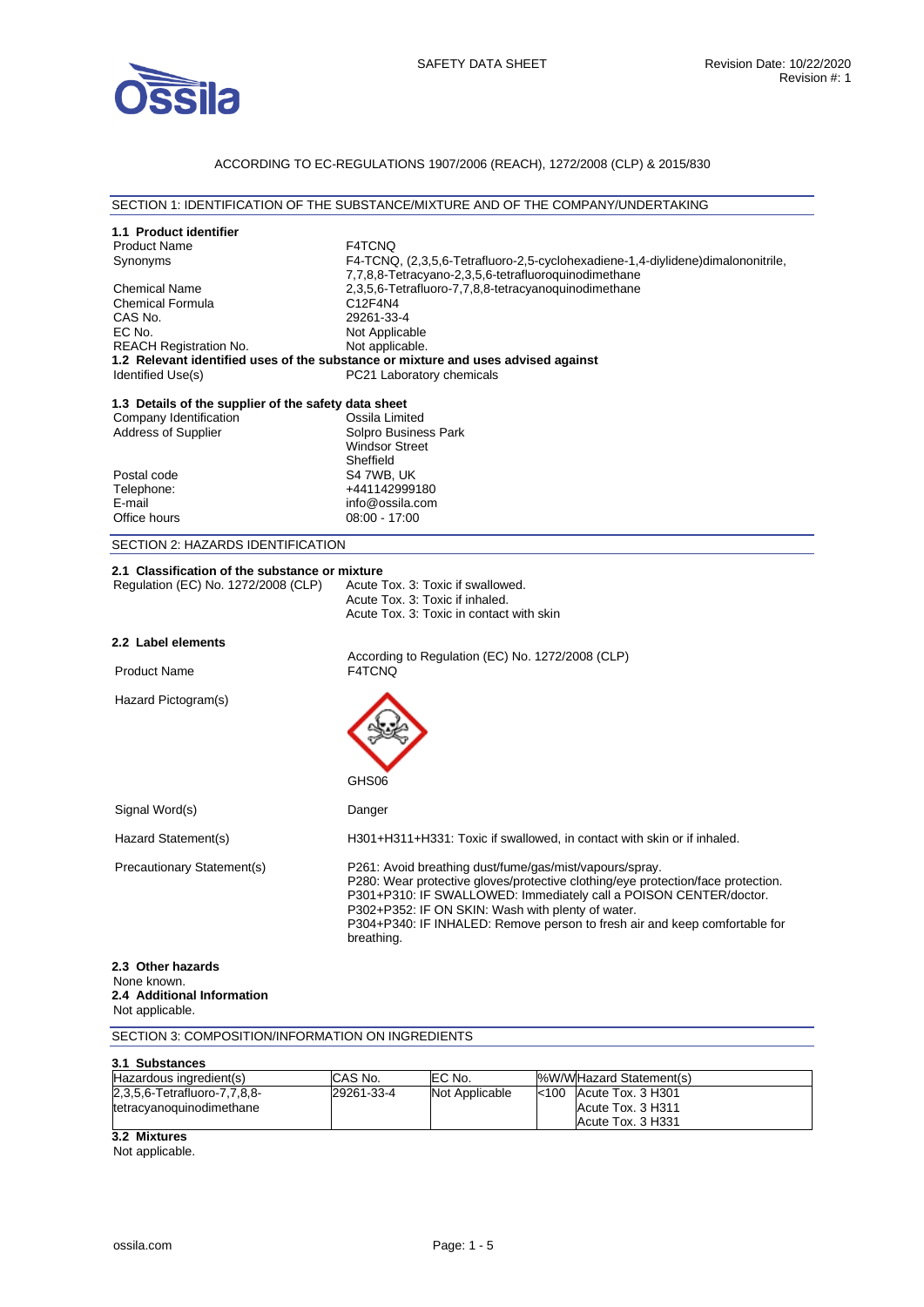

## SECTION 4: FIRST AID MEASURES **4.1 Description of first aid measures**  Inhalation **Remove person to fresh air and keep comfortable for breathing. Call a POISON** CENTER or doctor/physician. Skin Contact **Remove person to fresh air and keep comfortable for breathing. Call a POISON** CENTER or doctor/physician. Eye Contact Rinse cautiously with water for several minutes. Remove contact lenses, if present and easy to do. Continue rinsing. Ingestion Immediately call a POISON CENTER or doctor/ physician. Rinse mouth. **4.2 Most important symptoms and effects, both acute and delayed**  SECTION 11: Most important symptoms and effects, both acute and delayed **4.3 Indication of any immediate medical attention and special treatment needed**  Treat symptomatically. SECTION 5: FIREFIGHTING MEASURES **5.1 Extinguishing media**  Suitable Extinguishing media As appropriate for surrounding fire. Unsuitable extinguishing media As appropriate for surrounding fire. **5.2 Special hazards arising from the substance or mixture**  May decompose in a fire, giving off toxic and irritant vapours. **5.3 Advice for firefighters**  Fire fighters should wear complete protective clothing including self-contained breathing apparatus. SECTION 6: ACCIDENTAL RELEASE MEASURES **6.1 Personal precautions, protective equipment and emergency procedures**  Provide adequate ventilation. Wear protective clothing as per section 8. **6.2 Environmental precautions**  Avoid release to the environment. **6.3 Methods and material for containment and cleaning up**  Sweep up spilled substance but avoid making dust. Use vacuum equipment for collecting spilt materials, where practicable. Dispose of contents in accordance with local, state or national legislation. **6.4 Reference to other sections**  See Also Section 8, 13. SECTION 7: HANDLING AND STORAGE **7.1 Precautions for safe handling**  Avoid breathing dust/aerosols. Use only in a well-ventilated area. Wear protective clothing as per section 8. **7.2 Conditions for safe storage, including any incompatibilities**  Store in a well-ventilated place. Keep container tightly closed. Store locked up. Store in a well-ventilated place. Keep container tightly closed. Store locked up. Storage temperature **Ambient.**<br>Storage life example and the Stable unit Stable under normal conditions. Incompatible materials None known. **7.3 Specific end use(s)**  Not known. See Section: 1.2. SECTION 8: EXPOSURE CONTROLS/PERSONAL PROTECTION

#### **8.1 Control parameters**

8.1.1 Occupational Exposure Limits

No occupational exposure limit assigned.

| Occupational Exposure Limits              |            |      |                                          |                           |      |
|-------------------------------------------|------------|------|------------------------------------------|---------------------------|------|
| SUBSTANCE.                                | CAS No.    |      | LTEL (8 hr TWA LTEL (8 hr TWA STEL (ppm) | STEL (ma/m <sup>3</sup> ) | Note |
|                                           |            | ppm. | ma/m <sup>3</sup>                        |                           |      |
|                                           | 29261-33-4 |      |                                          |                           |      |
| $\mathbf{D}$ and $\mathbf{D}$<br><b>.</b> |            |      |                                          |                           |      |

∴egio<br>EU

EU EU Occupational Exposure Limits<br>
United Kingdom UK Workplace Exposure Limits E United Kingdom UK Workplace Exposure Limits EH40/2005 (Third edition, published 2018)

8.2 Exposure controls<br>8.2.1. Appropriate engineering controls

Ensure adequate ventilation. A washing facility/water for eye and skin cleaning purposes should be present.

8.2.2. Personal protection equipment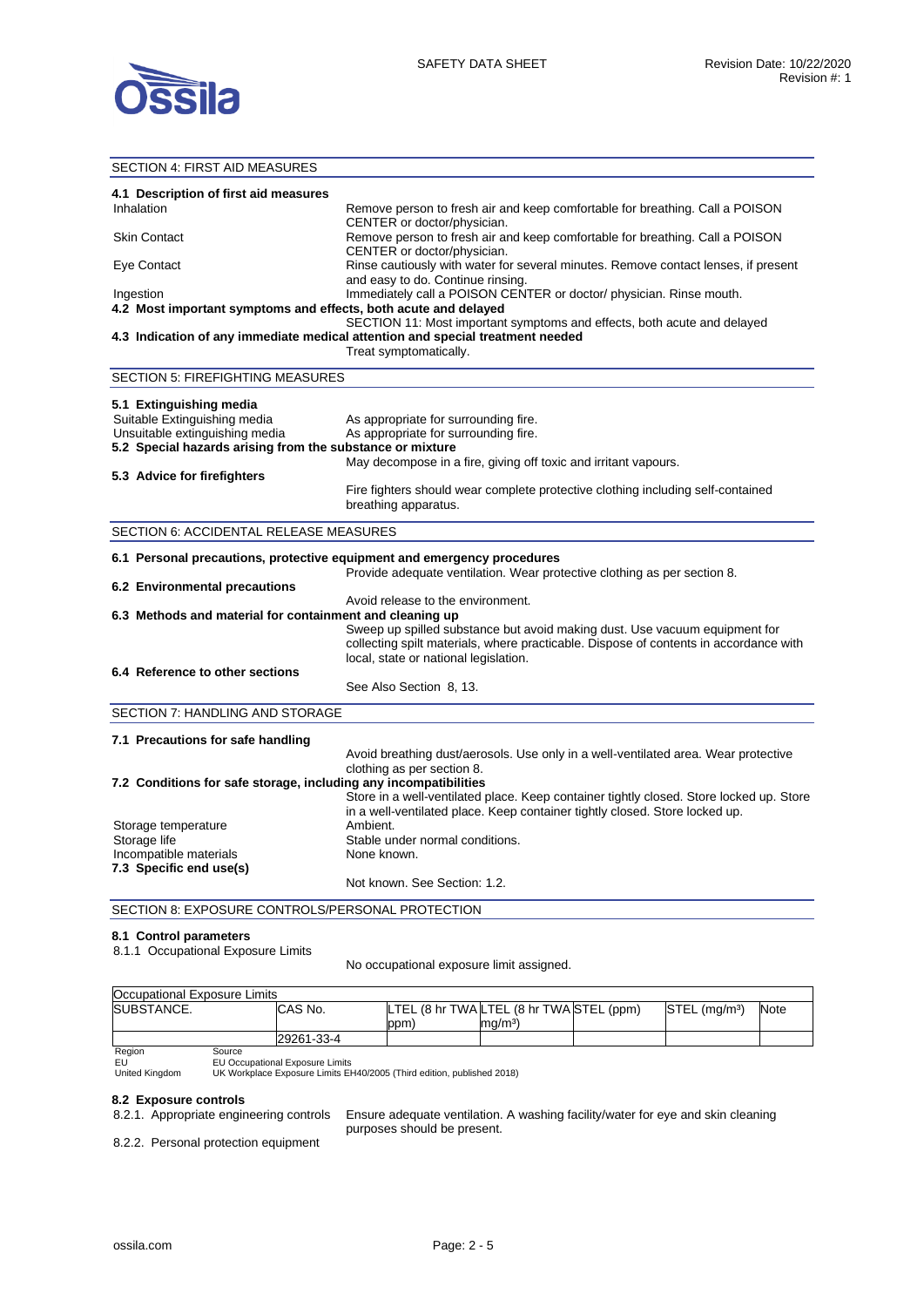

| Eye Protection         | Wear eye protection with side protection (EN166).                         |
|------------------------|---------------------------------------------------------------------------|
| Skin protection        | Wear protective clothing and gloves: Impervious gloves (EN 374).          |
| Respiratory protection | A suitable mask with filter type A (EN14387 or EN405) may be appropriate. |
| Thermal hazards        | None known.                                                               |
|                        | 8.2.3. Environmental Exposure Controls Avoid release to the environment.  |

| SECTION 9: PHYSICAL AND CHEMICAL PROPERTIES |
|---------------------------------------------|
|---------------------------------------------|

## **9.1 Information on basic physical and chemical properties**

| Appearance                                      | Solid: powder/crystals         |
|-------------------------------------------------|--------------------------------|
|                                                 | Colour: Brown-yellow           |
| Odour                                           | Not known.                     |
| Odour threshold                                 | Not known.                     |
| рH                                              | Not known.                     |
| Melting point/freezing point                    | 291 °C                         |
| Initial boiling point and boiling range         | Not known.                     |
| <b>Flash Point</b>                              | Not known.                     |
| Evaporation rate                                | Not known.                     |
| Flammability (solid, gas)                       | Not known.                     |
| Upper/lower flammability or explosive<br>limits | Not known.                     |
| Vapour pressure                                 | Not known.                     |
| Vapour density                                  | Not known.                     |
| Density (g/ml)                                  | Not known.                     |
| Relative density                                | Not known.                     |
| Solubility(ies)                                 | Solubility (Water): Not known. |
|                                                 | Solubility (Other): Not known. |
| Partition coefficient: n-octanol/water          | Not known.                     |
| Auto-ignition temperature                       | Not known.                     |
| Decomposition Temperature (°C)                  | Not known.                     |
| Viscosity                                       | Not known.                     |
| Explosive properties                            | Not known.                     |
| Oxidising properties                            | Not known.                     |
| 9.2 Other information                           |                                |
|                                                 | None.                          |

## SECTION 10: STABILITY AND REACTIVITY

| 10.1 Reactivity                         |                                            |
|-----------------------------------------|--------------------------------------------|
| 10.2 Chemical Stability                 | None anticipated.                          |
| 10.3 Possibility of hazardous reactions | Stable under normal conditions.            |
| 10.4 Conditions to avoid                | Not known.                                 |
| 10.5 Incompatible materials             | Not known.                                 |
| 10.6 Hazardous decomposition products   | Not known.                                 |
|                                         | No hazardous decomposition products known. |
| SECTION 11: TOXICOLOGICAL INFORMATION   |                                            |

# **11.1 Information on toxicological effects**

| Acute toxicity - Ingestion    | Toxic if swallowed.         |
|-------------------------------|-----------------------------|
| Acute toxicity - Skin Contact | Toxic in contact with skin. |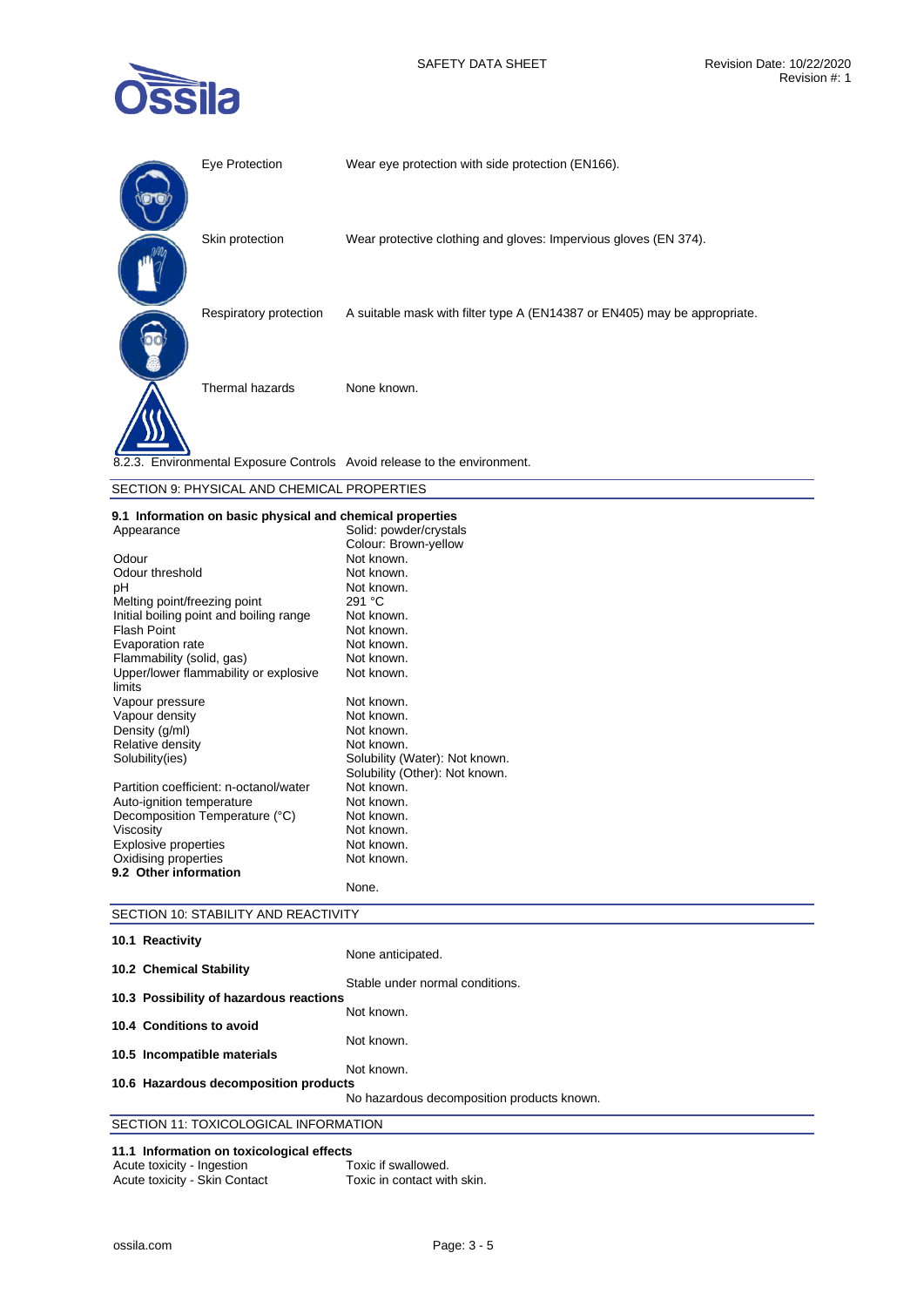

| Acute toxicity - Inhalation    | Toxic if inhaled.                                                  |
|--------------------------------|--------------------------------------------------------------------|
| Skin corrosion/irritation      | Not classified.                                                    |
| Serious eye damage/irritation  | Not classified.                                                    |
| Skin sensitization data        | Not classified.                                                    |
| Respiratory sensitization data | Not classified.                                                    |
| Germ cell mutagenicity         | Not classified.                                                    |
| Carcinogenicity                | Not classified.                                                    |
| Reproductive toxicity          | Not classified.                                                    |
| Lactation                      | Not classified.                                                    |
| STOT - single exposure         | Not classified.                                                    |
| STOT - repeated exposure       | May cause damage to organs through prolonged or repeated exposure. |
| Aspiration hazard              | Not classified.                                                    |
| 11.2 Other information         |                                                                    |
|                                | Not known.                                                         |

| SECTION 12: ECOLOGICAL INFORMATION        |                                                                                                                                                                                                                                                                            |  |
|-------------------------------------------|----------------------------------------------------------------------------------------------------------------------------------------------------------------------------------------------------------------------------------------------------------------------------|--|
| 12.1 Toxicity                             |                                                                                                                                                                                                                                                                            |  |
|                                           | Not classified.                                                                                                                                                                                                                                                            |  |
| Toxicity - Aquatic invertebrates          | Not known.                                                                                                                                                                                                                                                                 |  |
| Toxicity - Fish                           | Not known.                                                                                                                                                                                                                                                                 |  |
| Toxicity - Algae                          | Not known.                                                                                                                                                                                                                                                                 |  |
| <b>Toxicity - Sediment Compartment</b>    | Not classified.                                                                                                                                                                                                                                                            |  |
| <b>Toxicity - Terrestrial Compartment</b> | Not classified.                                                                                                                                                                                                                                                            |  |
| 12.2 Persistence and Degradation          |                                                                                                                                                                                                                                                                            |  |
|                                           | Not known.                                                                                                                                                                                                                                                                 |  |
| 12.3 Bioaccumulative potential            |                                                                                                                                                                                                                                                                            |  |
|                                           | Not known.                                                                                                                                                                                                                                                                 |  |
| 12.4 Mobility in soil                     |                                                                                                                                                                                                                                                                            |  |
|                                           | Not known.                                                                                                                                                                                                                                                                 |  |
| 12.5 Results of PBT and vPvB assessment   |                                                                                                                                                                                                                                                                            |  |
|                                           | Not known.                                                                                                                                                                                                                                                                 |  |
| 12.6 Other adverse effects                |                                                                                                                                                                                                                                                                            |  |
|                                           | Not known.                                                                                                                                                                                                                                                                 |  |
| SECTION 13: DISPOSAL CONSIDERATIONS       |                                                                                                                                                                                                                                                                            |  |
|                                           |                                                                                                                                                                                                                                                                            |  |
| 13.1 Waste treatment methods              |                                                                                                                                                                                                                                                                            |  |
| 13.2 Additional Information               | Dispose of contents in accordance with local, state or national legislation. Recycle<br>only completely emptied packaging. Normal disposal is via incineration operated by<br>an accredited disposal contractor. Send to a licensed recycler, reclaimer or<br>incinerator. |  |
|                                           | Disposal should be in accordance with local, state or national legislation.                                                                                                                                                                                                |  |
|                                           |                                                                                                                                                                                                                                                                            |  |
| SECTION 14: TRANSPORT INFORMATION         |                                                                                                                                                                                                                                                                            |  |

| 14.1 UN number                                                          |                                       |
|-------------------------------------------------------------------------|---------------------------------------|
| UN No.                                                                  | 3439                                  |
| 14.2 UN proper shipping name                                            |                                       |
| UN proper shipping name                                                 | Nitriles, solid, toxic, n.o.s.        |
| 14.3 Transport hazard class(es)                                         |                                       |
| ADR/RID                                                                 | 6.1                                   |
| <b>IMDG</b>                                                             | 6.1                                   |
| <b>IATA</b>                                                             | 6.1                                   |
| 14.4 Packing group                                                      |                                       |
| Packing group                                                           | Ш                                     |
| 14.5 Environmental hazards                                              |                                       |
| Environmental hazards                                                   | Not classified as a Marine Pollutant. |
| 14.6 Special precautions for user                                       |                                       |
| Special precautions for user                                            | Not known.                            |
| 14.7 Transport in bulk according to Annex II of Marpol and the IBC Code |                                       |
|                                                                         | Not known.                            |

## SECTION 15: REGULATORY INFORMATION

### **15.1 Safety, health and environmental regulations/legislation specific for the substance or mixture**

European Regulations - Authorisations and/or Restrictions On Use Candidate List of Substances of Very High Concern for Authorisation Not listed REACH: ANNEX XIV list of substances Not listed subject to authorisation